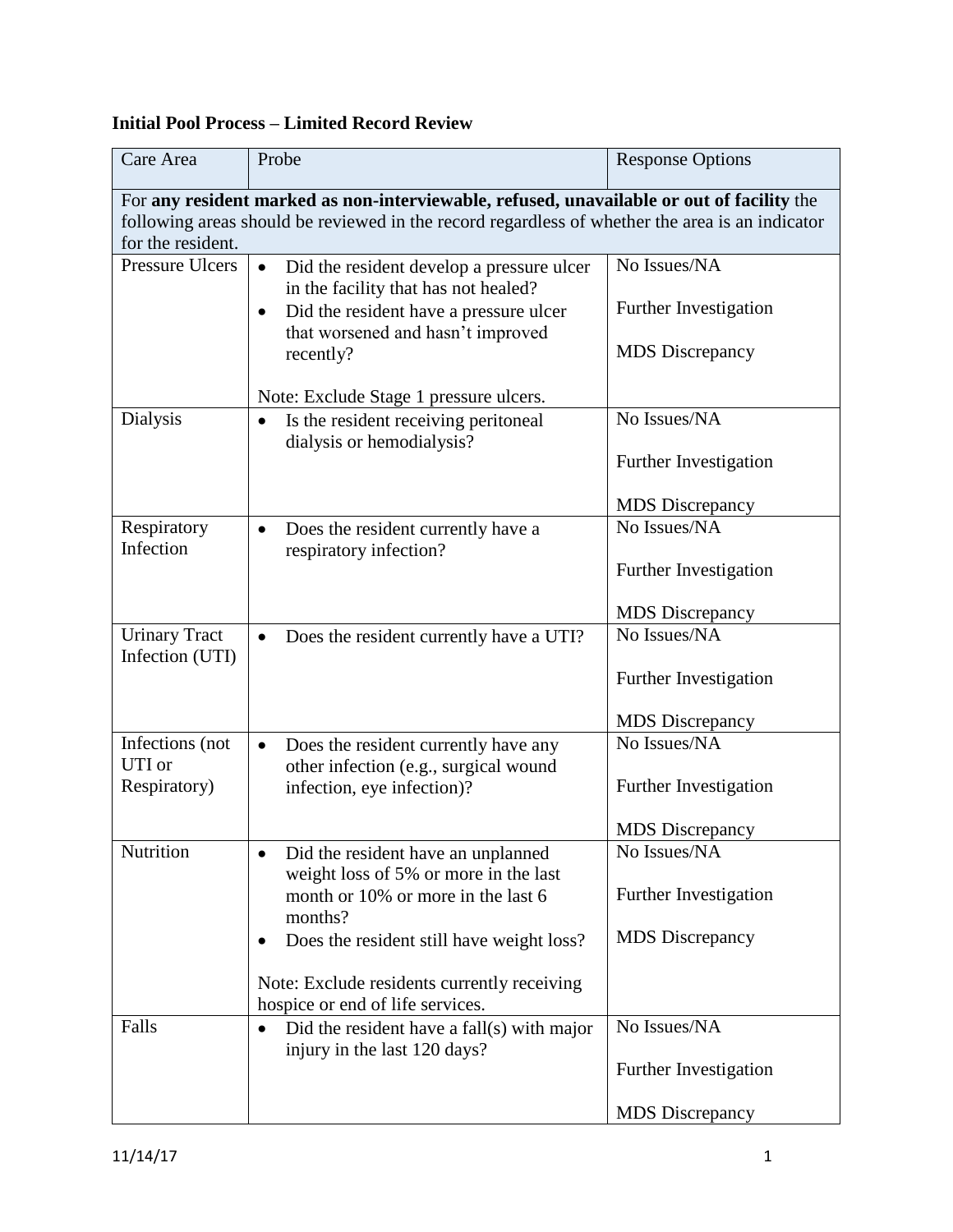| Care Area                                                                                      | Probe                                                                                                                                                                                                                         | <b>Response Options</b>               |  |  |
|------------------------------------------------------------------------------------------------|-------------------------------------------------------------------------------------------------------------------------------------------------------------------------------------------------------------------------------|---------------------------------------|--|--|
| <b>ADL</b> Decline                                                                             | Has the resident had a decline in their<br>$\bullet$<br>bed mobility, transfer, eating or toilet use<br>recently and is not receiving therapy or<br>restorative for the decline in the last 120                               | No Issues/NA<br>Further Investigation |  |  |
|                                                                                                | days?                                                                                                                                                                                                                         | <b>MDS</b> Discrepancy                |  |  |
| Low Risk B&B                                                                                   | Is the resident incontinent of bowel or<br>$\bullet$<br>bladder and not at a high risk for<br>incontinence issues?                                                                                                            | No Issues/NA<br>Further Investigation |  |  |
|                                                                                                | Note: High risk means the resident is<br>cognitively impaired, receives hospice or end<br>of life services, or requires extensive to total<br>assistance from staff with bed mobility,<br>transfers, toileting or locomotion. | <b>MDS</b> Discrepancy                |  |  |
| Hospitalization                                                                                | Was the resident re-hospitalized in the<br>$\bullet$<br>last 120 days?                                                                                                                                                        | No Issues/NA<br>Further Investigation |  |  |
|                                                                                                |                                                                                                                                                                                                                               | <b>MDS</b> Discrepancy                |  |  |
| Elopement                                                                                      | Is the resident at risk for elopement?<br>$\bullet$<br>Has the resident eloped in the last three<br>$\bullet$<br>months?                                                                                                      | No Issues/NA<br>Further Investigation |  |  |
|                                                                                                |                                                                                                                                                                                                                               | <b>MDS</b> Discrepancy                |  |  |
| Change of<br>Condition                                                                         | Has the resident had a change of<br>$\bullet$<br>condition in the last 120 days that was<br>not identified, monitored or treated<br>appropriately?                                                                            | No Issues/NA<br>Further Investigation |  |  |
| For all residents who are observed during the initial pool process, the record is reviewed for |                                                                                                                                                                                                                               |                                       |  |  |
|                                                                                                | high risk meds and PASSAR only if the resident has the indicator present.                                                                                                                                                     |                                       |  |  |
| Insulin                                                                                        | Is the resident currently receiving<br>insulin?                                                                                                                                                                               | Yes<br>N <sub>o</sub>                 |  |  |
|                                                                                                |                                                                                                                                                                                                                               | <b>MDS</b> Discrepancy                |  |  |
| Anticoagulant                                                                                  | Is the resident currently receiving an<br>$\bullet$<br>anticoagulant?                                                                                                                                                         | Yes<br>N <sub>o</sub>                 |  |  |
|                                                                                                |                                                                                                                                                                                                                               | <b>MDS</b> Discrepancy                |  |  |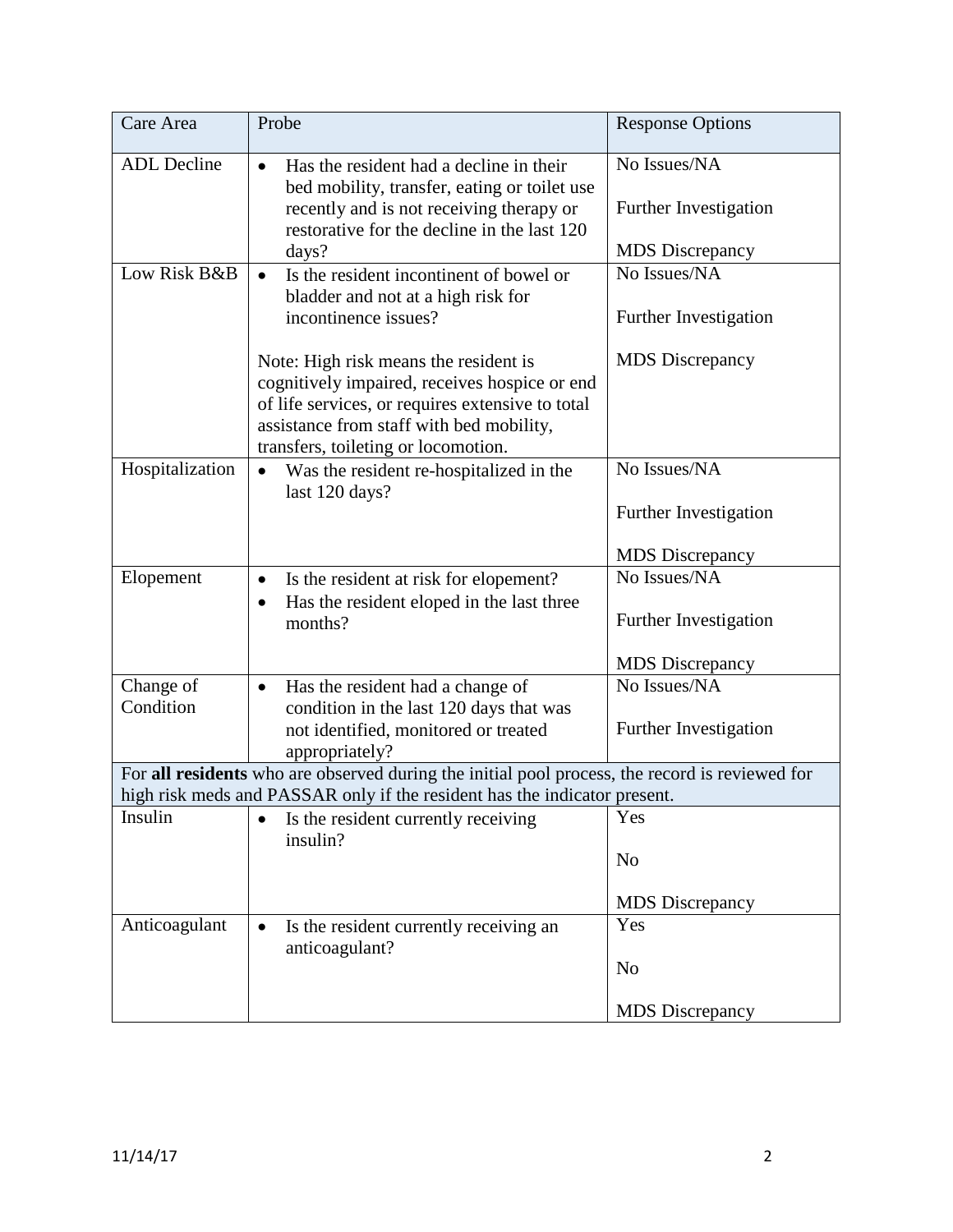| Care Area                      | Probe                                                                                          | <b>Response Options</b>       |
|--------------------------------|------------------------------------------------------------------------------------------------|-------------------------------|
| Antipsychotic<br>with          | Is the resident currently receiving an<br>$\bullet$<br>antipsychotic and has a diagnosis of    | Yes                           |
| Alzheimer's or<br>Dementia     | Alzheimer's or dementia?                                                                       | N <sub>o</sub>                |
|                                |                                                                                                | <b>MDS</b> Discrepancy        |
| <b>PASARR</b>                  | Was a Level II PASARR adequately<br>$\bullet$<br>completed and determined the resident         | No Issues/NA                  |
|                                | does not qualify for Level II services<br>even though the resident has a serious               | <b>Further Investigations</b> |
|                                | mental illness, ID or other organic<br>condition related to ID/DD?                             | <b>MDS</b> Discrepancy        |
|                                | For all residents who are observed during the initial pool process, the record is reviewed for |                               |
| Advanced Directives and Other. |                                                                                                |                               |
| Advance                        | Does the resident have an advance<br>$\bullet$                                                 | No Issues/NA                  |
| <b>Directives</b>              | directive in place?                                                                            |                               |
|                                | If information is kept in two places (e.g.,                                                    | Further Investigation         |
|                                | EHR and the hard chart), ensure the<br>information matches.                                    |                               |
| Other                          | Did you have any additional concerns                                                           | No Issues/NA                  |
|                                | $\bullet$<br>that you identified from the record?                                              |                               |
|                                |                                                                                                | Further Investigation         |
|                                | For new admissions added to the Resident Listing who are observed during the initial pool      |                               |
|                                | process (i.e., they don't have an MDS), the record is reviewed for high risk meds.             |                               |
| <b>High Risk</b>               | Is the resident currently receiving any of<br>$\bullet$                                        | Select all that apply.        |
| Meds                           | the following medications at least one                                                         |                               |
|                                | time in the last 30 days? (Mark all that                                                       |                               |
|                                | apply)                                                                                         |                               |
|                                | Antipsychotic                                                                                  |                               |
|                                | Antianxiety<br>Antidepressant                                                                  |                               |
|                                | Hypnotic                                                                                       |                               |
|                                | Anticoagulant                                                                                  |                               |
|                                | Antibiotic                                                                                     |                               |
|                                | Diuretic                                                                                       |                               |
|                                | Insulin                                                                                        |                               |
|                                | Opioids                                                                                        |                               |
|                                | None of the above                                                                              |                               |
|                                | Note: Do not code aspirin or Plavix as an                                                      |                               |
|                                | anticoagulant. Code medications according                                                      |                               |
|                                | to a drug's pharmacological classification,                                                    |                               |
|                                | not how it is used.                                                                            |                               |